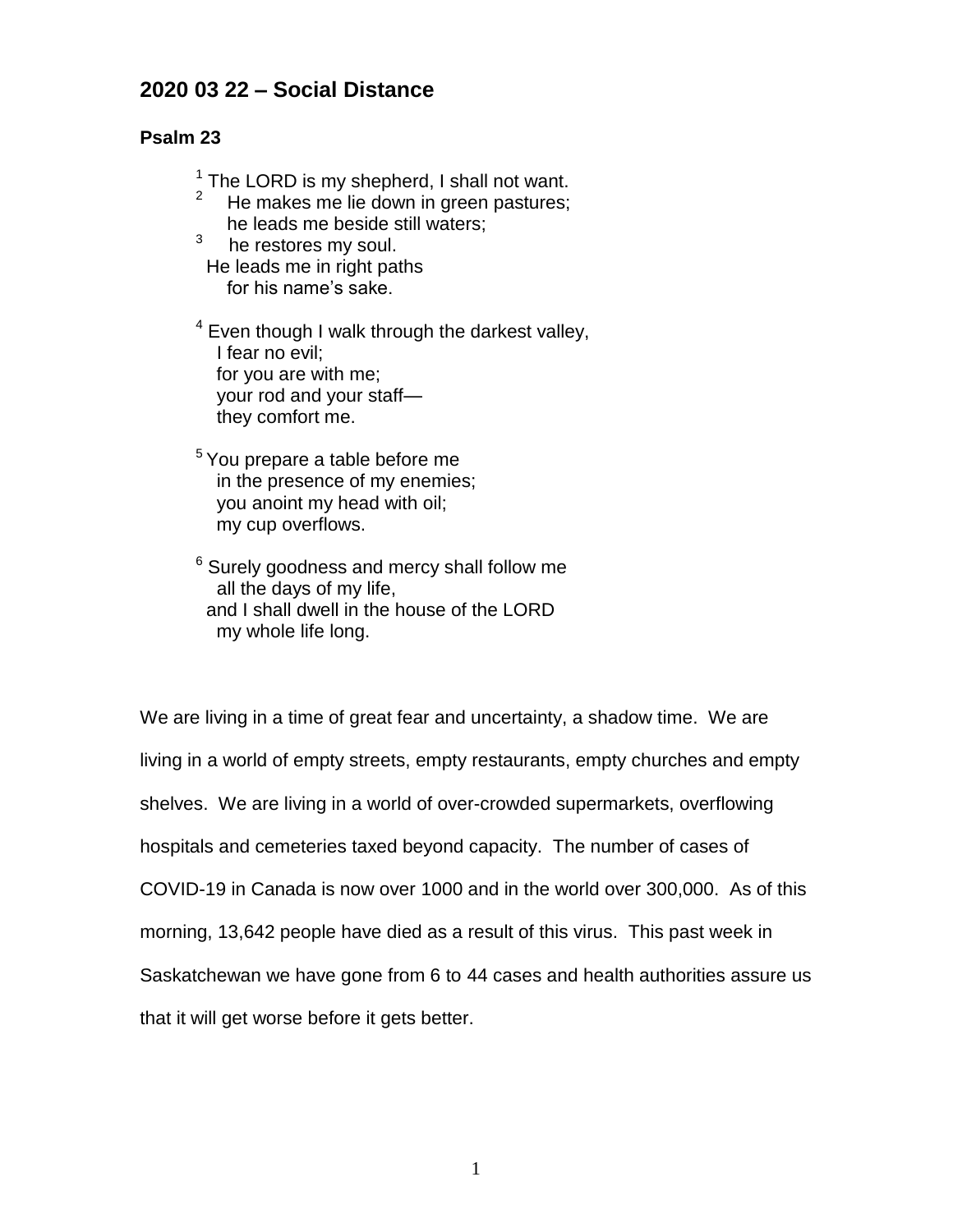This health crisis has also initiated a financial crisis. We all know someone who has been laid-off work, someone who doesn't know how they will pay their rent, someone who is worried about losing the business they have worked so hard to build. Maybe it's you. And, of course, we are all watching with horror as the stock market crashes and our savings disappear.

The worst thing is we don't know. We don't know who will get sick and who will die. We don't know when the peak will hit here in Saskatchewan. We don't know how long it will be until this is over. We are living in a time of great fear and uncertainty, a shadow time.

Of course, we are afraid. Of course, we are experiencing incredible stress and anxiety. I don't know about you, but I've woken up this week in the middle of night and been unable to go back to sleep. I've found myself exhausted at the end of the day, not just from an increased workload, but also from increased worry and stress. I've also spent too long in front of the television, or reading the news online and felt overwhelmed by the stories coming from Italy, Spain, Iran and all the other countries where the death tolls are rising exponentially.

We are afraid and worried and many of us are also physically alone. In a time when a hug or a handshake or even a touch on the shoulder could bring so much comfort we are doing what we must, and we are practicing social distancing and self-isolation. We are living in a time of great fear and uncertainty, a shadow time and for many of us, we are doing it alone.

2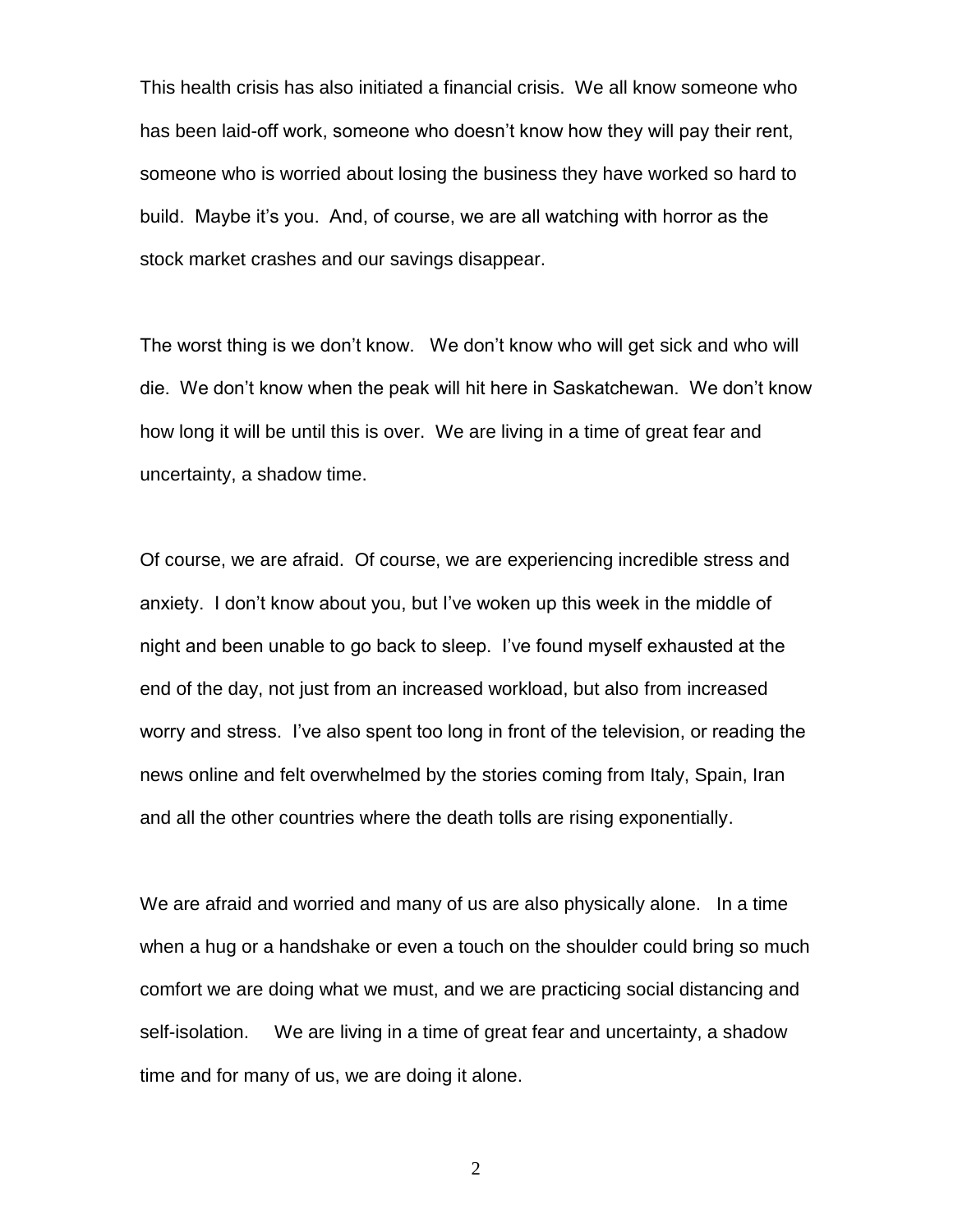And so we turn to scripture: "The Lord is my Shepherd, I shall not want." It's amazing that the  $23<sup>rd</sup>$  psalm just happened to be one of the scripture readings included in the lectionary for this Sunday. This psalm was written by a man in a crisis situation. We don't know exactly what was happening in his life, but we do know that, for centuries, his words have given people comfort in times of trouble. He wrote:

 $4$  Even though I walk through the darkest valley, I fear no evil; for you are with me; your rod and your staff they comfort me.

Whether we call this time in which we are living, "the darkest valley," or "the valley of the shadow of death" or just " a shadow time," it doesn't matter – they are all the same. These are difficult times: times of fear, uncertainty and even anger or grief. These are times when it is easy to feel utterly alone.

The good news is that we are not alone. Even though social distancing keeps us physically apart, spiritually we never truly alone. The Holy Mystery, the Ground of our Being, the Good Shepherd is with us, no matter how lonely we may feel.

He makes me lie down in green pastures; he leads me beside still waters; 3 he restores my soul. He leads me in right paths

for his name's sake.

In this shadow time of fear and uncertainty, we are looking with anxiety to the future, but the psalmist is telling us that the God of Love leads us to the present. In any one single moment, in this moment, it is possible to feel the courage and

3